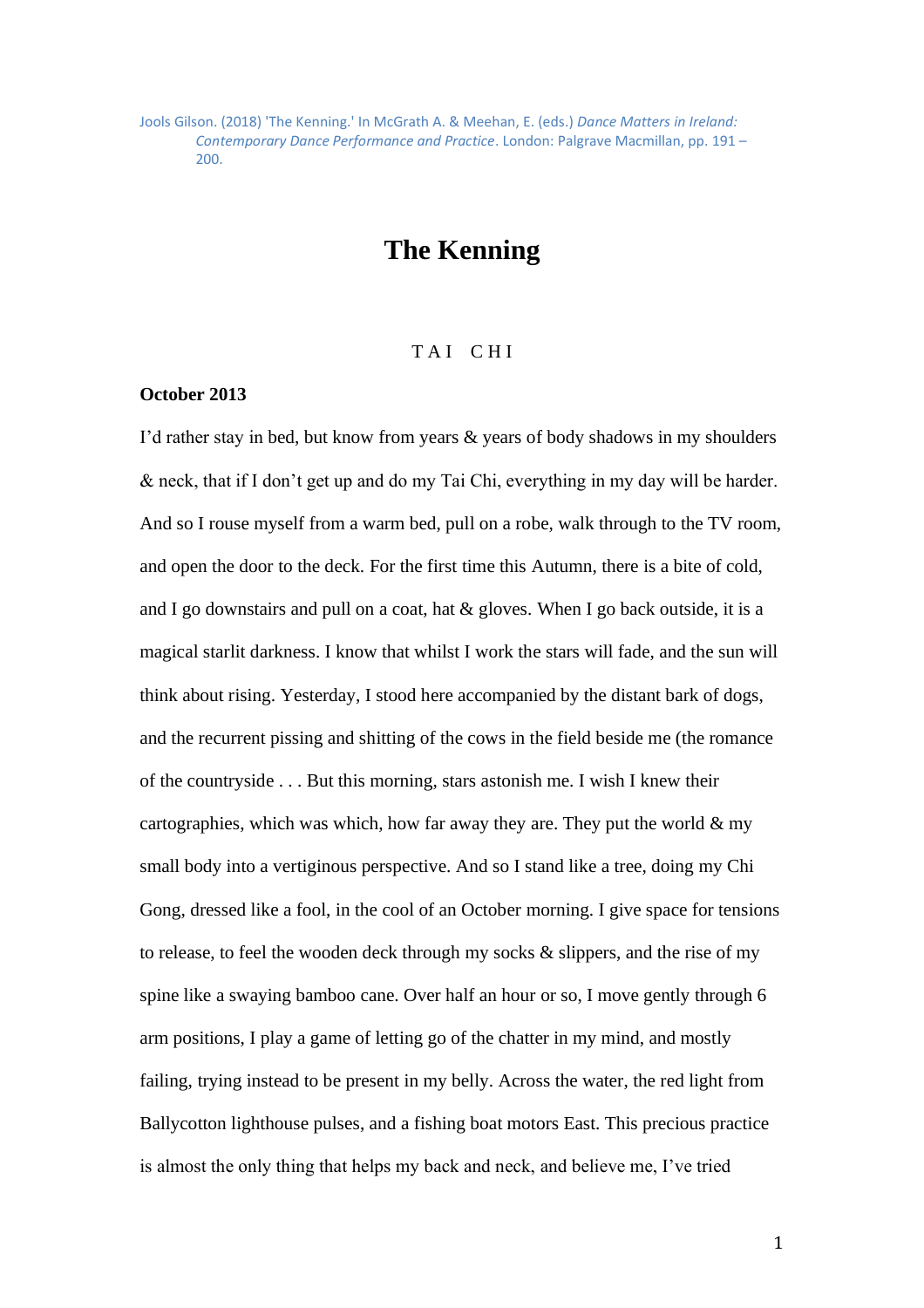everything. Once I've finished the Chi Gung, I stretch up into twilight, before rolling slowly down my spine. Sometimes, I'm accompanied by Bartie chivvying the cows in to be milked. Almost always, Susie the cat comes to play, nudging my legs demanding attention, biting playfully at my pyjamas, and most times I give in, crouch down and rub her delighted belly whilst she purrs like a juggernaught.

#### O G H AM S T O N E S

Along the northern corridor of the quadrangle at University College Cork (UCC), there are several dozen Ogham stones standing in lines like sentries. Around 1500 years ago (between the  $C4<sub>th</sub>$  & the  $C8<sub>th</sub>$ ) their outer edges were carved with the language of Ogham, made up of sets of strokes and cross hatches. Together, these diagonal notches make up an alphabet of twenty letters - the earliest form of writing in Irish. Victorian collectors at UCC hauled these stones from where they stood in the Irish landscape for a millennia or so, and placed them in the colonial architecture of the university quadrangle. Aside from their physical dislocation, two things enchant and trouble me about these stones – that Ogham may have been a secret sign language (five strokes/ five digits), and that each letter was named after a tree or a shrub indigenous, and still present, in the Irish countryside. The alphabet is sometimes called the 'tree alphabet' or the 'Beith-Luis-Nion' i.e. Birch-Rowan-Ash. Because of these beguiling histories, I chose to work with twenty young dancers and make a choreography for the main university quadrangle, out of an imagined signed version of the Ogham language. The dancers sometimes spoke the names of each letter in the Ogham alphabet as they performed the choreography, ghost-signing a language we know almost nothing about. And they do so in the same groups of five letters in which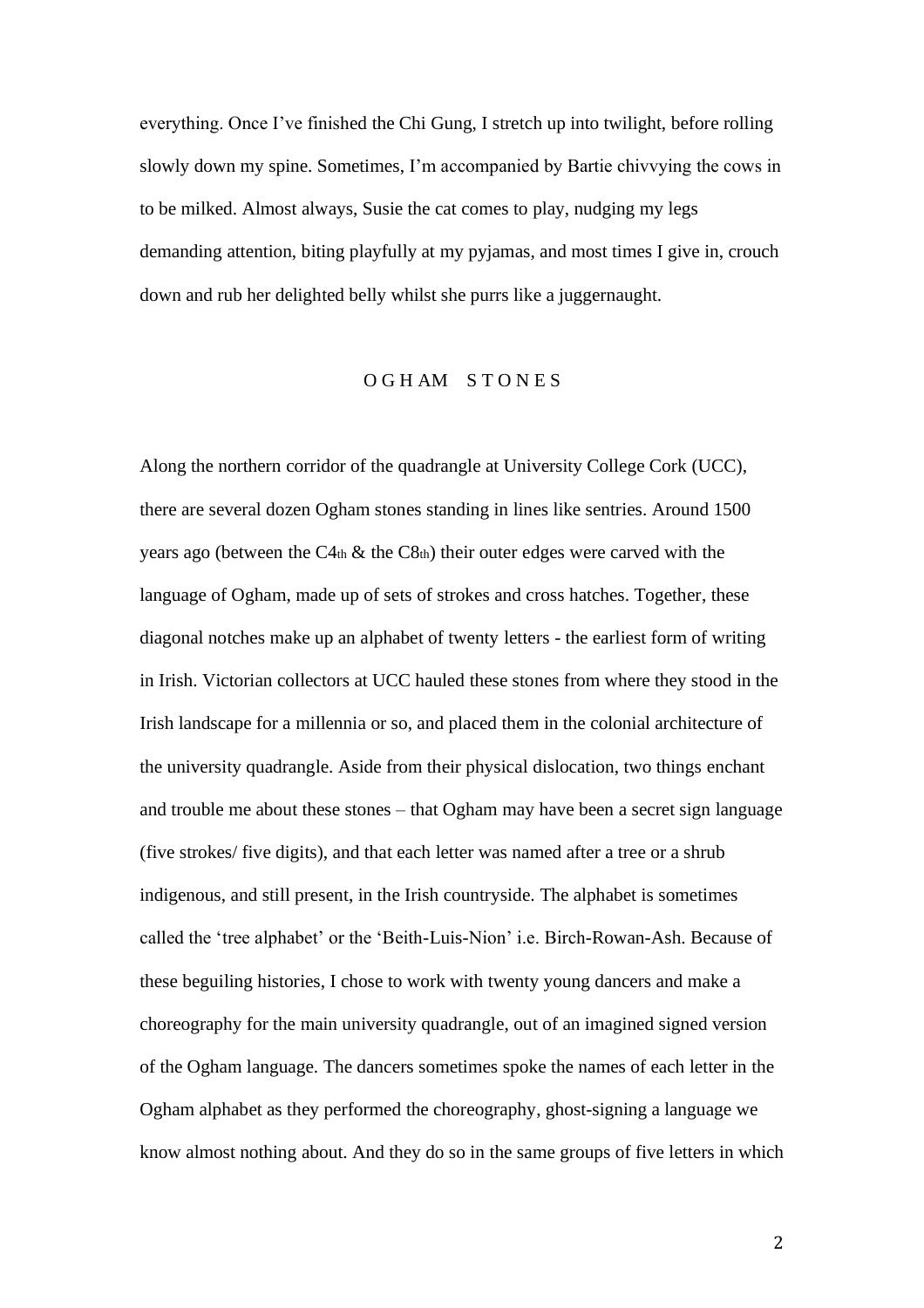the Ogham alphabet was written; **/**Wild Apple, Hazel, Holly, Oak, Hawthorn**/**; **/**Ash, Willow, Alder, Rowan, Birch**/**; **/**Yew, White Poplar, Heather, Gorse, Silver Fir**/**; **/**Elder Blackthorn, Reed, Ivy, Bramble**/**.

#### B E R E N G R A V E L A N E

Down the bottom of Berengrave Lane where my two sisters and I were born, the road gives out onto lanes that lead down to the muddiness of the River Medway and views across the water to the power stations at Hoo. On these shores full of flint, and the ruins of a disused cement factory, I spent my childhood foraging for fun. And we found it in capturing fish, and all kinds of other creatures, in climbing walls and hiding in bushes, in skinning our knees, and running home through the alley that led between orchards back to our house at 100, Berengrave Lane.

**ken-ning** (kĕn'ĭng) n. A metaphorical, usually compound expression substituted for the name of something, especially in Old English, Old Norse and Old Irish poetry.

Whale Road (the sea)

### OGHAM STONES 2

The Ogham choreography which formed part of *The White Quadrangle,* was a riff on loss and remembering, a performative embodiment of signing bodies. An invocation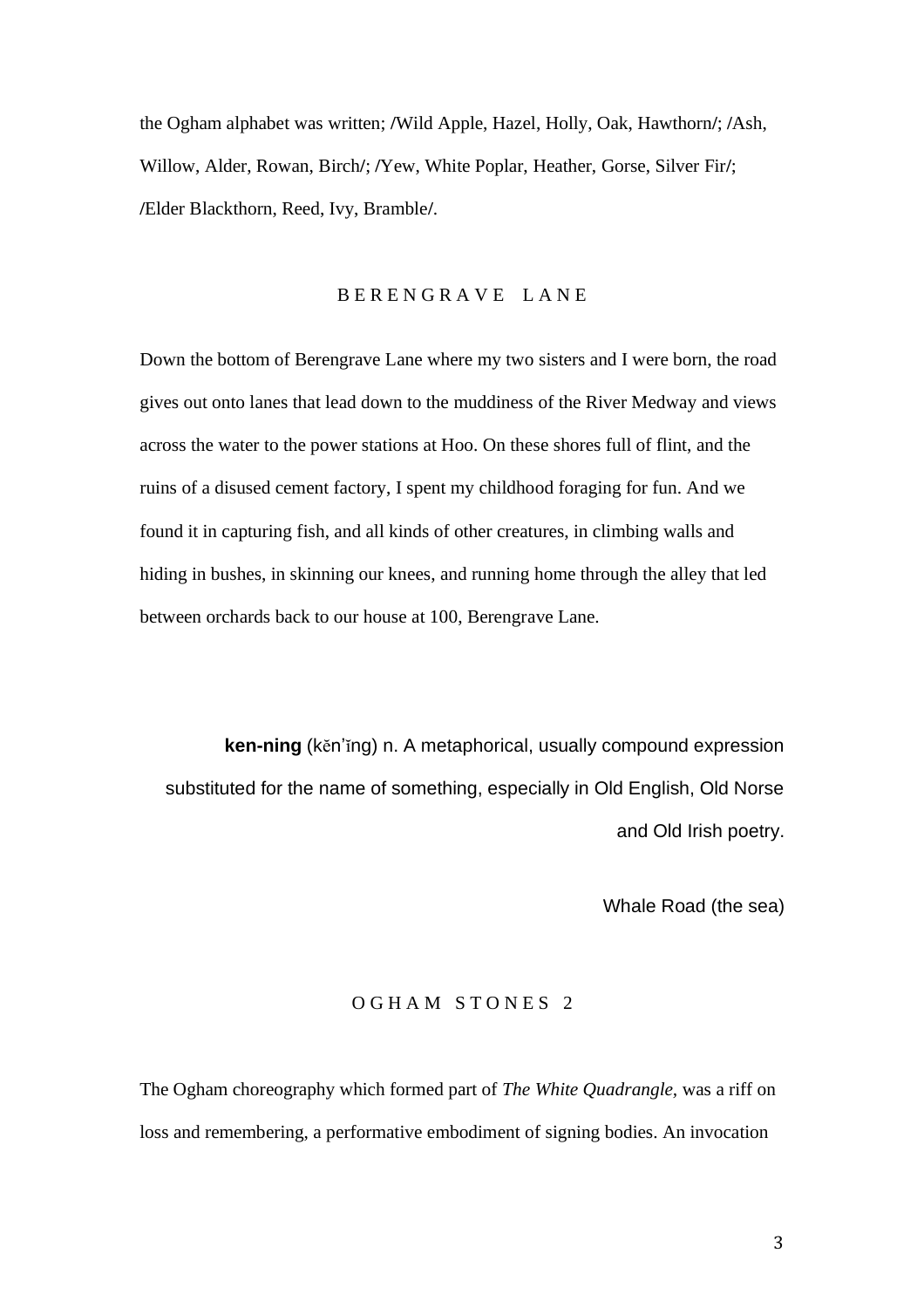of the Irish countryside from which these stones came, in a context of ordered shrubbery and manicured grass, in the quadrangle modeled on the English University. In such incantation, there is a connection to the present tense of rural Irish flora – the indigenous trees and shrubs of the Irish countryside, used to label mouth-sounds one and a half millennia ago.

#### B E R E N G R A V E L A N E 2

In this overgrown place my mother and father picked blackberries and damsons, took them back to the kitchen at Berengrave Lane, and poured them from old Tupperware boxes into bowls of cold water. And this sets them going. Gears shift, and jam jars are lined up along the counter, cooking apples peeled, sliced and thrown into the preserving pan with the blackberries, damsons washed and boiled up with lemons, and then placed into muslin, to drip their purple-red elixir into a wide bowl. And we burst through the back door with dirt on our jeans and blackberry stains around our mouths, climb on a chair and peer at the wonder of a purple rolling boil.

# TAI CHI 2

I can see the shadow of my husband moving in the kitchen below, cast across the lightening grass. In my last twenty minutes or so, I practice the form, the moving part of Tai Chi. I rehearse a different way of moving in the world, one which is undone of superfluous movement, one which uses the ground to direct core gestures, one which leaves the neck and shoulders, and even arms, gloriously untroubled. When I work through this pattern of gestures, sliding feet and turns, I try to be mindful of the layers of learning, the un-doing of complexity, to access forgotten strength. At the moment,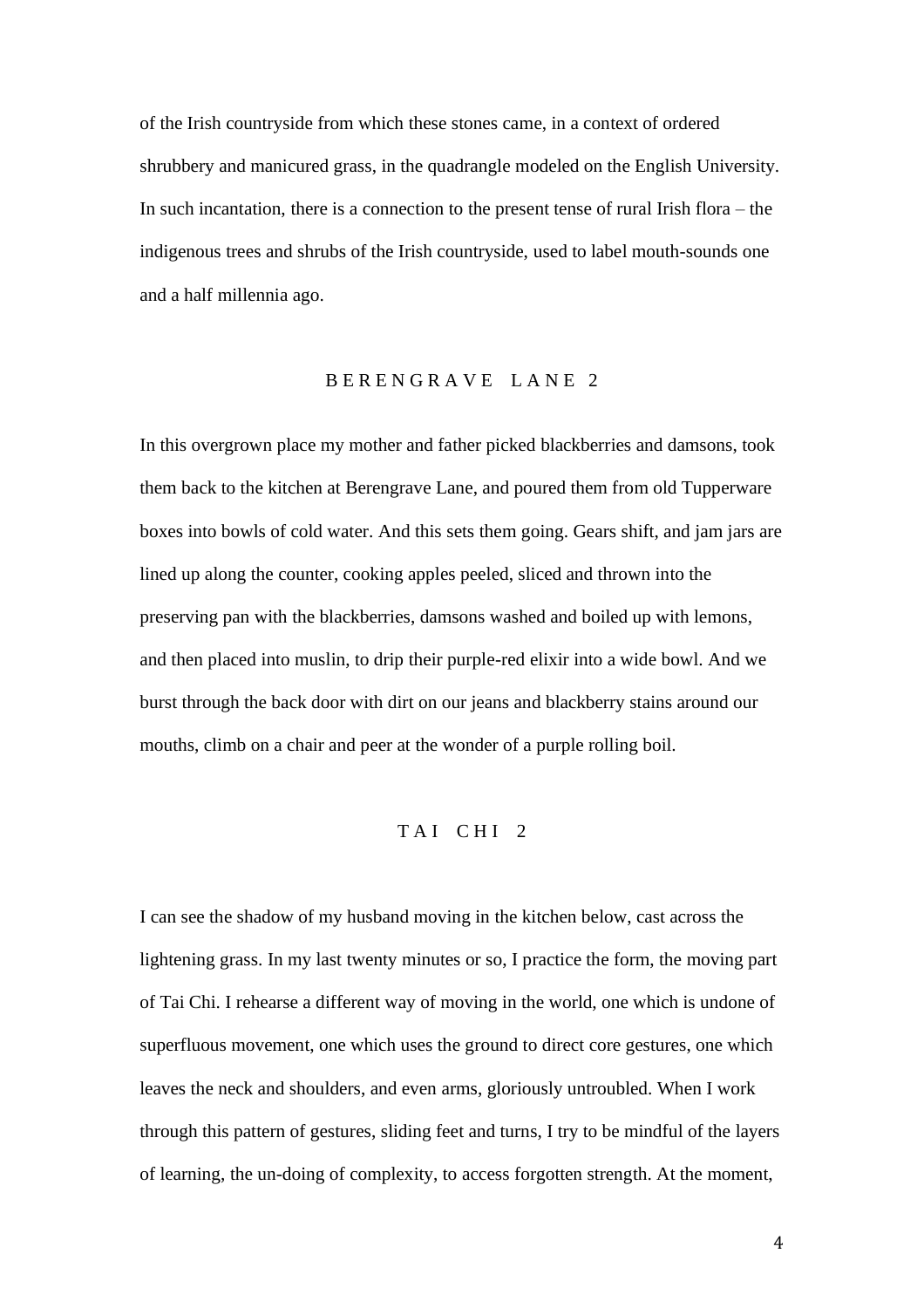my hour of Tai Chi in the early morning comes just before dawn. And so as I labour quietly, undoing internal tangles, night turns into day. Once I am done, I take my grateful body inside to rouse sleepy children with chilly hands & a twinkling grin.

**Kenning**, *noun,* Middle English *kennen* to make known, see, know, Old English *cennan* to make known, declare; cognate with Old Norse *kenna*, German *kennen*.

Corpse Sea (blood)

#### OGHAM STONES 3

Carla Bottiglieri is my Assistant Director for *The White Quadrangle*. Carla is Italian - I met her in Paris whilst doing a voice training course, but she's a dancer - my sort of woman. Carla has a wide-open sensibility, a beautiful performer and singer, and an unassuming gentleness that I so love. We devise the choreography of the Ogham alphabet in a Kick-boxing gym on the quays in Cork. She is my remembral, helping me mark the ways I find gestures to meet the Ogham. Four sets of five signs to conjure the trees and bushes of each letter. We work on five at a time, so that groups of trees and bushes cluster at our lips, as we carve something in three dimensions to meet their heft.

Carla also helps me with the warm-ups for the dancers, and it is here that I first begin to understand something about the strange training she's doing in Germany, on an island in the middle of the winter. We lay on the floor as she coaxes a connection between our shoulder blades and our palms, and we dig deep into our internal map of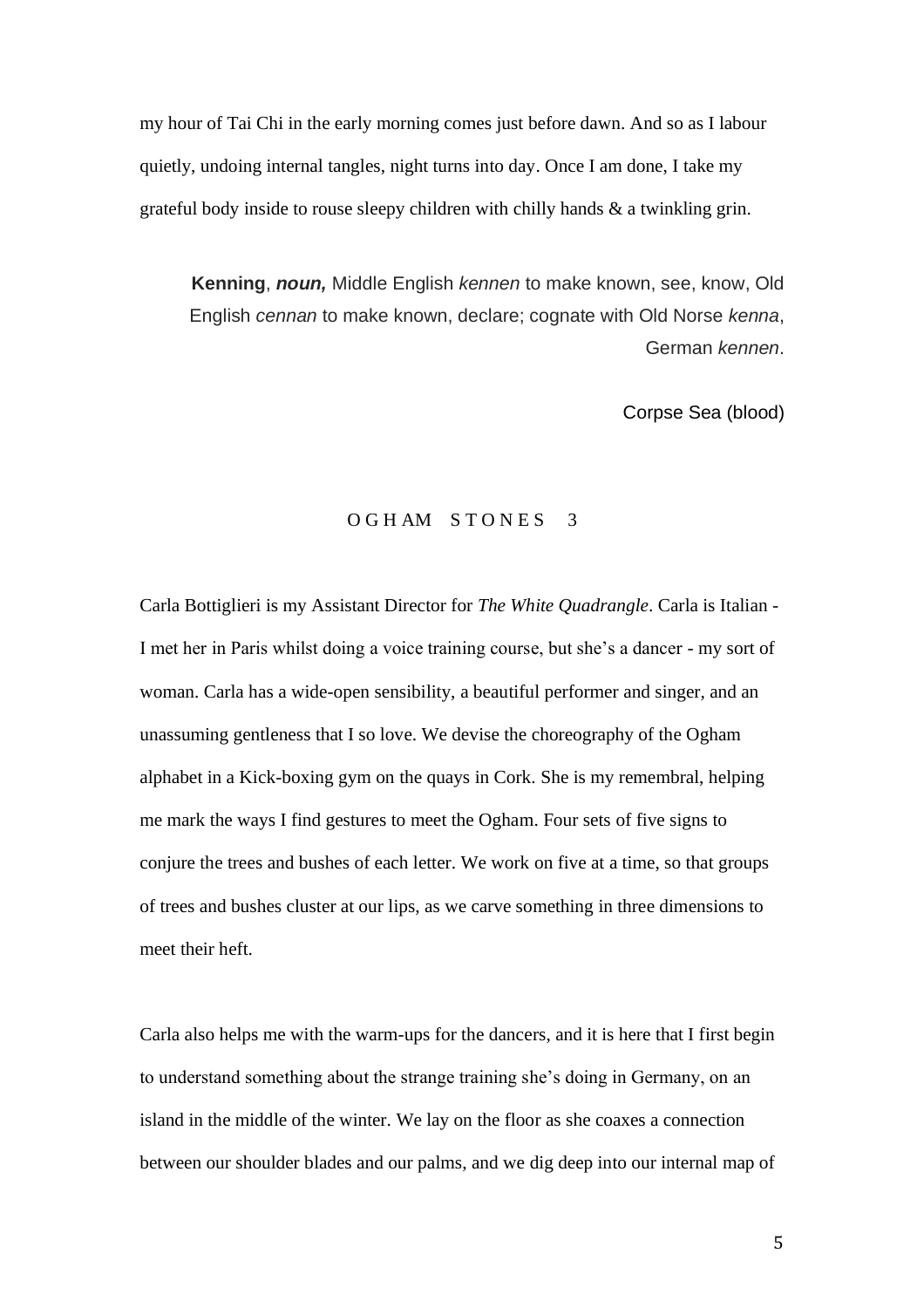ourselves to find a way for these two parts of ourselves to converse again, - there was once a time, when we were tiny embryos, when one grew out of the other. And this strange experienced anatomy is called Body Mind Centering

#### TAI CHI 3

Once a fortnight, Peter O'Donoghue comes to the Church of the Holy Family in Youghal to teach us Tai Chi. He does this, because we've organised for him to come, and because a group of women have found in its airy spaces, open doors of possibility. We've become enchanted with other ways to be in the world. And if this sounds a little hokey, you may be right, but it is true nonetheless.

On the weeks between the Peter Saturdays, we meet on the beach in front of the Lifeboat Station, looking across the water to the Ferrypoint in Waterford to practice. We do so amidst Saturdays busy with beach business. There are Jack Russells sprinting, cormorants diving, Lifeboats being cleaned, rowdy teenagers learning to sail, and a dozen women moving slowly in unison, on a small sandy beach in Youghal town.

# B E R E N G R A V E L A N E 3

'Joy has black currants at the bottom of her garden and doesn't know what to do with them!', 'Mr Pleasance has raspberries, bun, we'll have to go tonight,' 'John down the road has too many crab apples, we can get them in the morning.' At other times, fruit is just left in plastic bags on the step by the front door. And in this way, fruit produce moves between neighbours, in smiling repetitions of gathering and giving. And once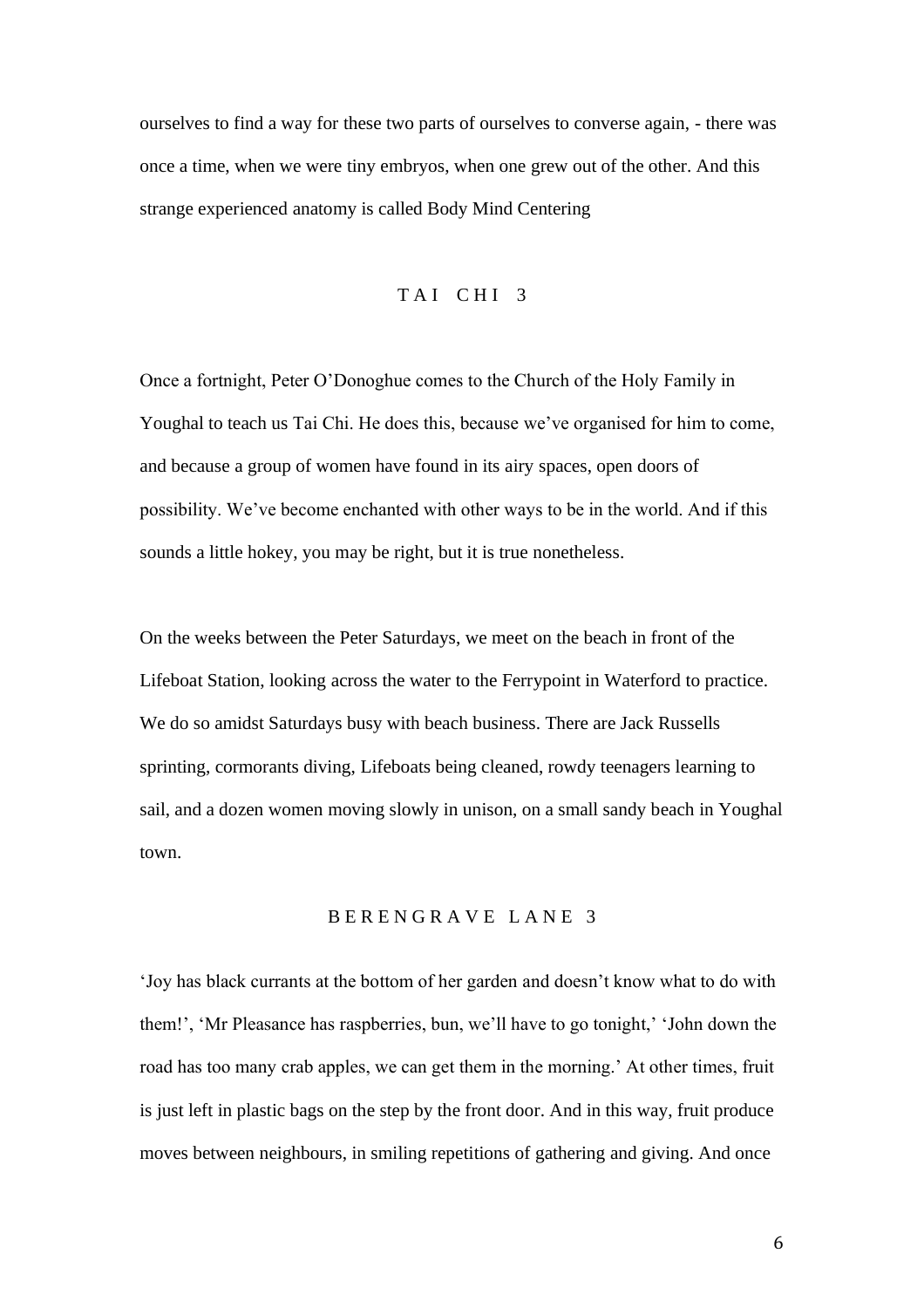it is transformed into something beautiful that will keep, so it is off out again, back into the grateful palms of those who gave it, and to those we visit, to anyone sick, and always to family. And this economy of fruiting, preserving, and feeding makes wide wondering arcs of care, much like the curves of so much of the fruit that goes into its making. In the days that trip upon days that make up a life, there is always all kinds of difficulty, but in the movements of such kindness, in its curving gestures, difficulty seems somehow, answered, if not appeased. "Take some jam," my mother says, as I leave the house for a visit. "Can you manage some jam?" as I leave to fly home, "there's a crumble for tea" as she leaves to walk up the lane. 'I've made gooseberry pie' as she opens the basket at a neighbour's house. And I am eight again and feel the weight of stolen cherries in my pocket.

"Kennings are riddle‐like circumlocutions where the object or person they refer to is not named directly, but must be inferred through a knowledge of the conventions of kenning patterns and an understanding of the way concepts relate to each other." Debbie Potts

Battle Oak (a warrior)

## TAI CHI 4

Winters, we stand wrapped up in layers with scarves and gloves, and off we go then to Luigi's, where we clasp hot tea, and undo the week in counterpoint to our quietness on the beach.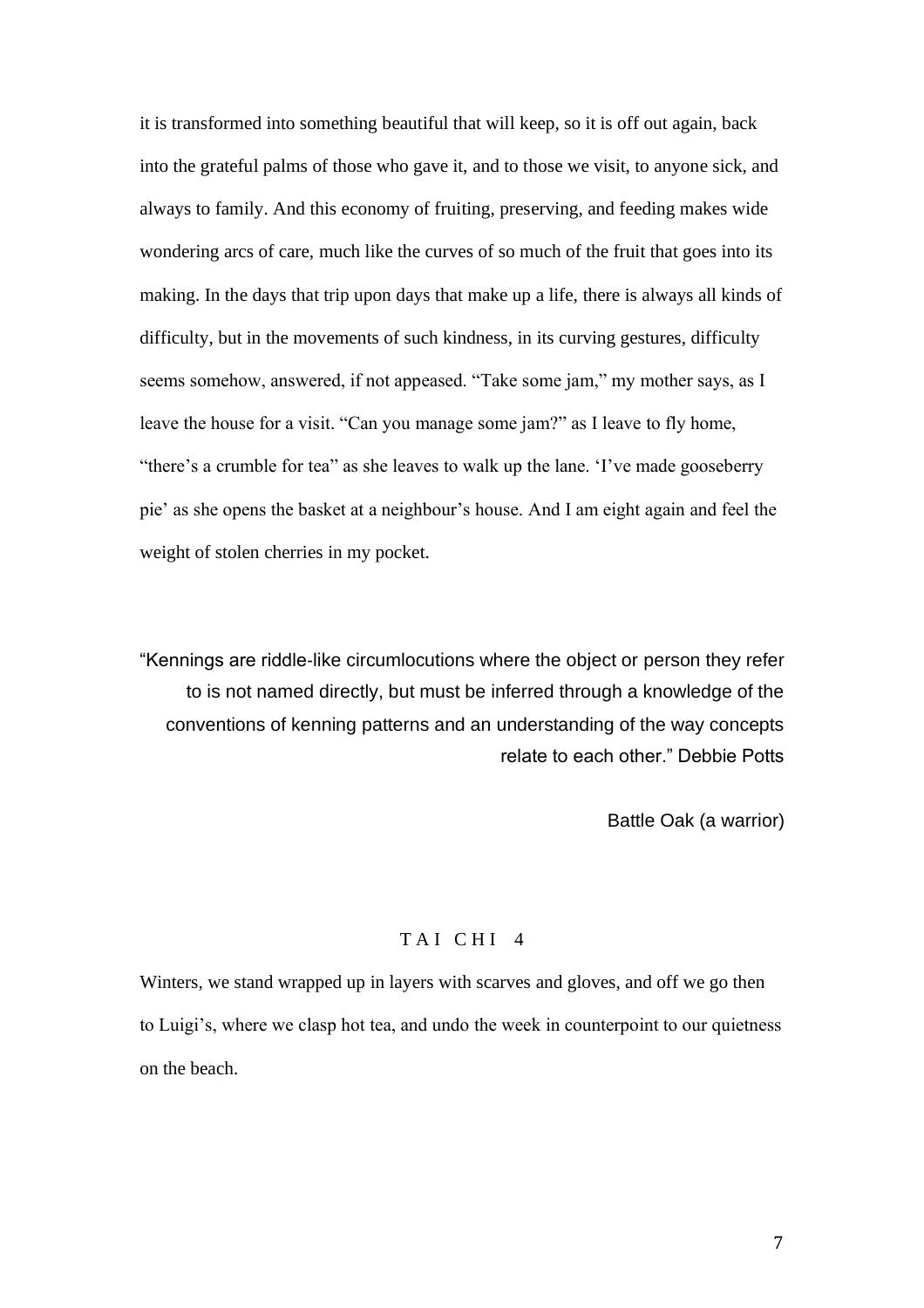From the outside, Tai Chi looks like nothing at all, a few wafty moves you could pick up in a couple of minutes. But *really* it's a practice of powerful effortlessness, of doing something so corporeally simple, that it's impossibly hard. And the way to learn is not to try too hard, not to strive for *doing*. I have learnt that if we let struggle stop, our moving can be an undoing.

#### OGHAM STONES 4

In the final choreography, four quintets are spun into a complexity of patterns, rhythms and repetition, energies shifting between groups of dancers. These three running in from the West Wing, and these two slowly moving in front of us across the south path, and those dozen in turning sweeps from the middle of the East Wing. Richard Povall's music places them in a puzzle of three-dimensional signing. They are powerfully present, as they focus on the score, sprinting across grass and gravel to get to their places in time. Half way through there is a beat of silence: all twenty of them standing in the north east corner of the quad, hearts beating, listening for their cue. And then the music hefts in on us again, and they sprint into its tumbling driving energy – twenty of them running together in a wide circle, before the kaleidoscope reels and fractures them again, playing counterpoint against counterpoint. In this whirl of movement, two of them come to stand before us and begin to sign methodically, and then a trio joins them, and then a duet, and gradually all of them in a long line across the quadrangle. And for the first time, they begin to sign altogether. The music stops suddenly, and twenty figures in white march towards us signing and incanting all the tree names of the Ogham alphabet into the chill silence of a March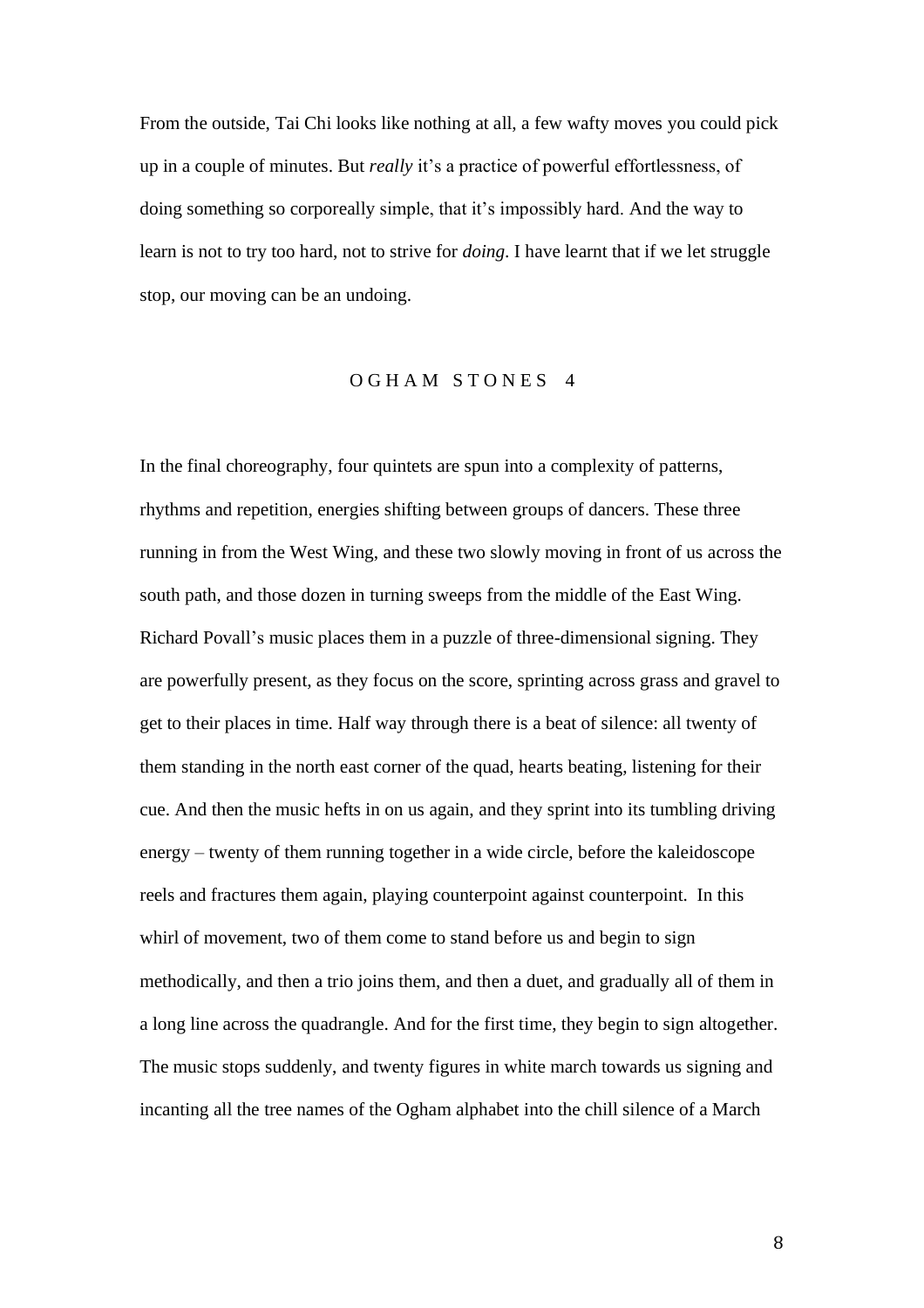night, and when they are done, the lights blackout quickly, and it is over. The Irish countryside is in my mouth again. Listen.

- 1. Wild Apple, Hazel, Holly, Oak, Hawthorn
- 2. Ash, Willow, Alder, Rowan, Birch
- 3. Elder, Blackthorn, Reed, Ivy, Bramble
- 4. Yew, White Poplar, Heather, Gorse, Silver Fir

#### B E R E N G R A V E L A N E 4

As I write this out in the Swallow House in my garden in Ireland, I have a timer on for ten minutes. Every time it rings I get up, put the computer onto the little table beside me, and go into the kitchen, where I peer at boiling gooseberries and elderflower, carefully take a teaspoon of the liquid and drip it onto a cooled saucer which I place in the fridge.

And when I go back in another ten minutes, I run my finger through the cooled liquid to see if its surface wrinkles, and if it does, it's set. When I do this, I think of my mother's forefinger moving like this through hundreds of saucers of jam, decade after decade. And like me, she licks her finger, after testing for the set. And here is my daughter in the door, and up on a chair, peering at the wonder of a red-orange rolling boil.

A kenning is a grammatical meander. In its sinews, a kenning is a hesitation about naming, a resistance to the finality and stilling force of the noun.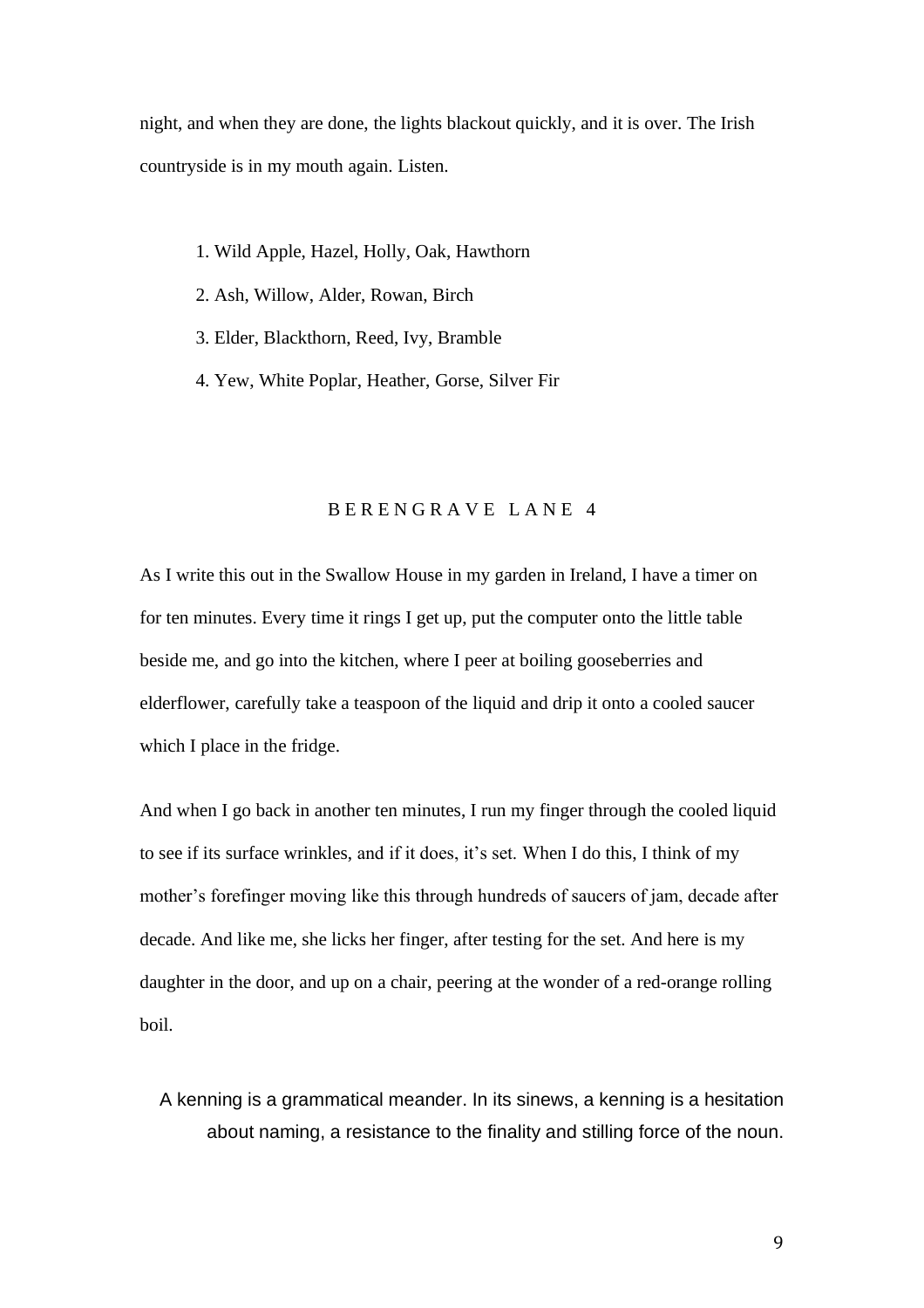#### TAI CHI 5

I'm recording my Tai Chi teacher for a radio programme. In order to do this, I must stay close to Peter as he turns and moves and shifts his weight. I have to let go of selfconsciousness as I dance with his teaching, microphone in hand, listening to his directions, conscious of the rest of the class following. I spiral gently, mirroring the movement he teaches, turning as he turns, shifting weight as he does. I can only listen like this, because I move like this. And I can only listen / move like this, because I have been practicing Tai Chi on my own and with Peter for years. I must move this way to hear his moving speak, so that I might use the medium of listening (radio) to hear the shapes he makes in space, how he works with effort, or rather without it, and how a voice can also be a movement.

In her book, *Relationscapes*, Erin Manning describes what David Sprigg's *Animate Sculptures* do to the viewing body – "David Spriggs's works are wonders in movement. They make you move." (Manning 2009) These sculptures produce viewing bodies which compulsively move to see the sculpture differently. In counterpoint to the cool distance of viewing a painting, Sprigg's work choreographs the viewing body in pleats and turns, and though it is a different thing, I am reminded of dancing / recording Peter's Tai Chi teaching. I must move to listen, and the listening / recording is a cipher for his moving body precisely because I moved / listened in this way.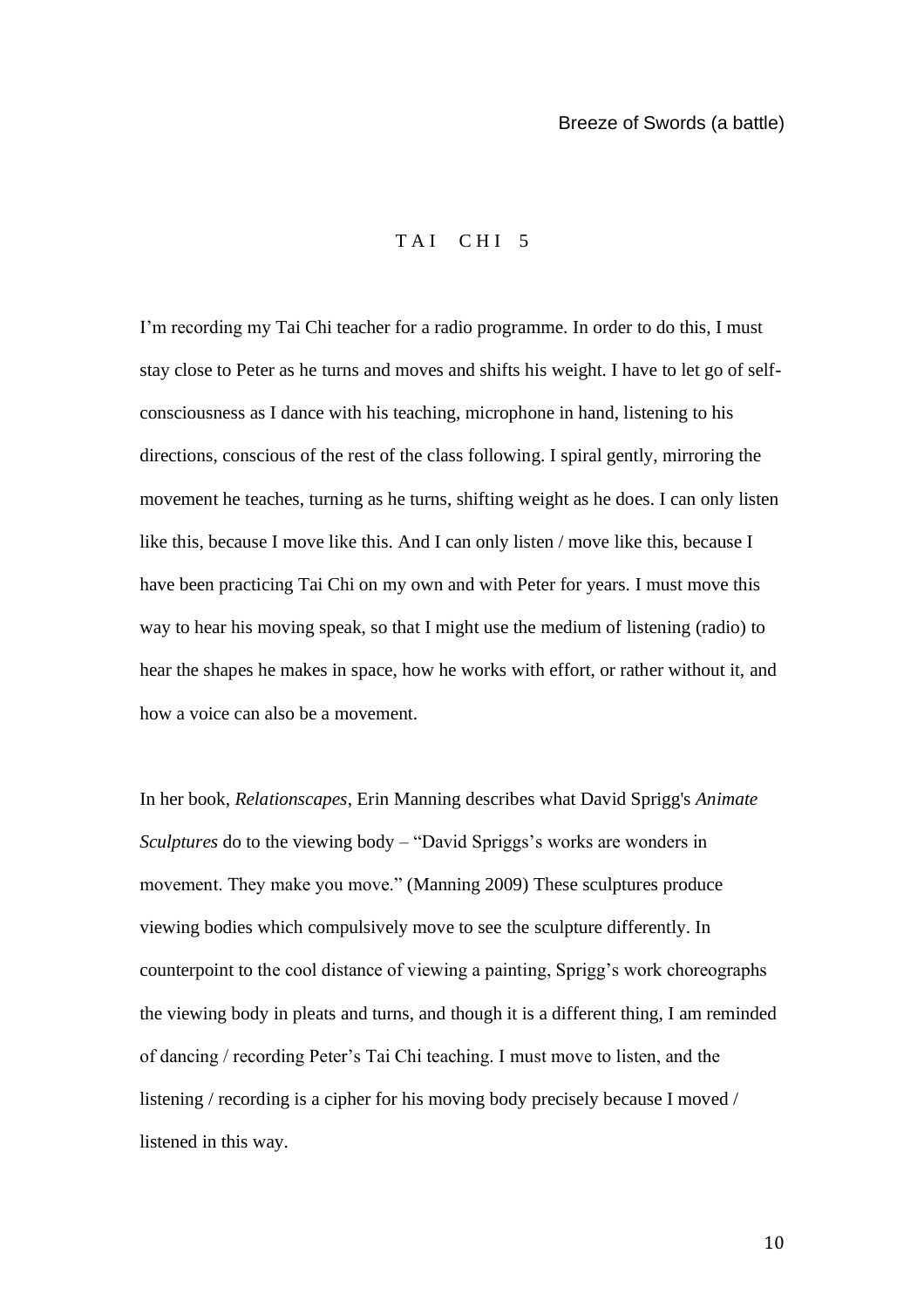#### OGHAM STONES 5

*The White Quadrangle* took place at dusk on St. Patrick's Day in 2005. It performed the labouring presence and consequence of dancing bodies, tangled and snared within the layered complexes of histories present within the quandrangle. It was about an Irish university, and the Ogham Stones it houses, and the things we do to make meaning, ever-housed in our aching moving bodies. There in the cool March dusk, twenty dancers perform their present tense, with concentrated precision.

## B E R E N G R A V E L A N E 5

There are wide fields of strawberries, and later on orchards with plums and pears. My mother and the other mothers round about, pick fruit in the summer and autumn to earn extra money. When I am pre-school small, I am bundled on the back of a bike, after breakfast, sitting close to my mother's working back, as she cycles along the Lower Rainham Road, past the *Three Sisters*, and up the hill to Upchurch, where she crouches with the other women, gently tucking straw under strawberry plants, so that their tender fruit will not be spoiled.

A kenning twinkles. It has a game at its heart – the riddle.

Mead of Odin (Poetry)

## TAI CHI 6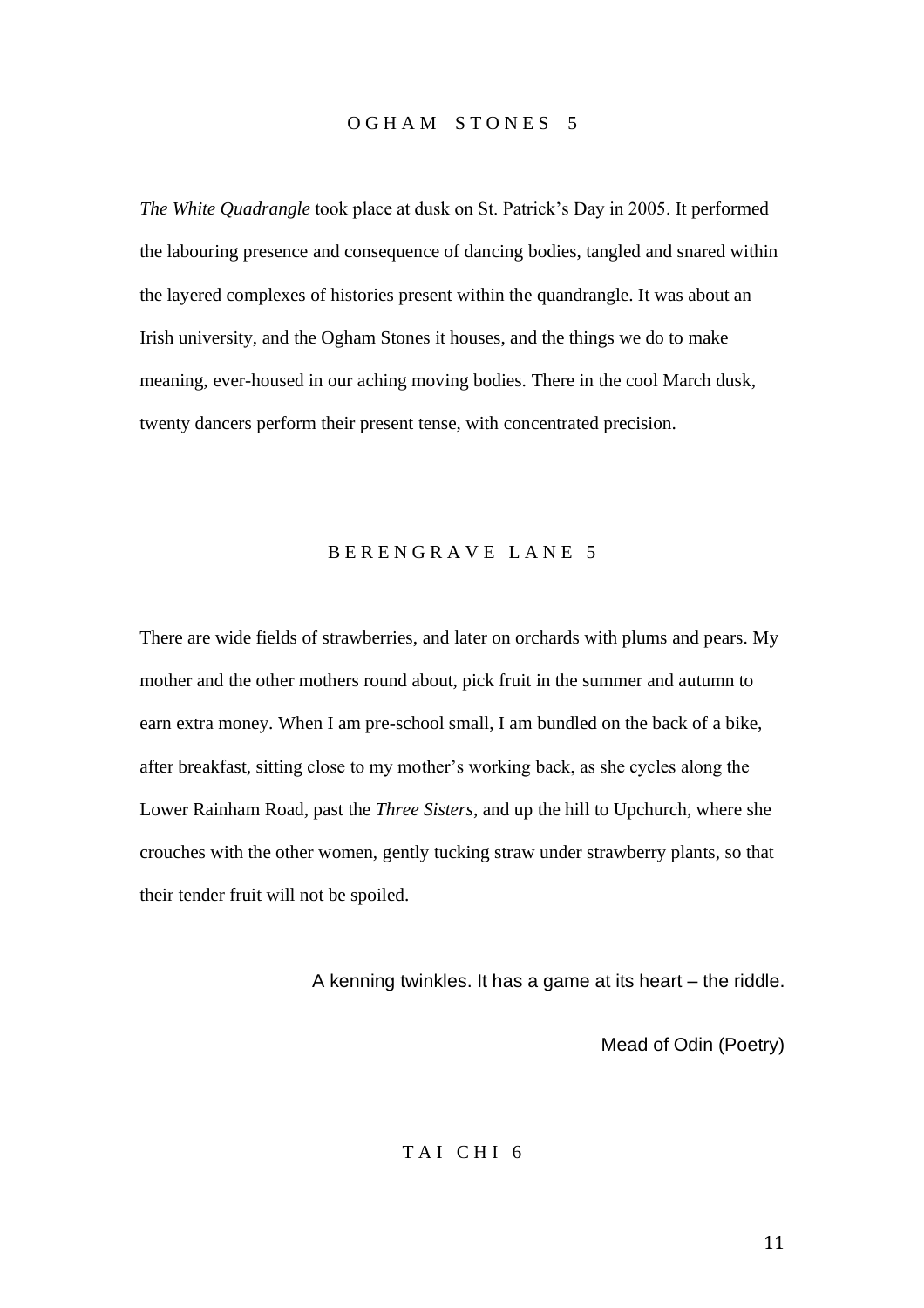Tai Chi is a choreography of presence. Its slow processes strengthen what my teacher calls 'the seat of integrity'. To practice it feels like a process of becoming more oneself, being able to respond more genuinely and straightforwardly to all manner of situations. It is also a practice which engenders humbleness. Peter, our teacher, tells us it's made him nicer. And we believe him.

#### O G H A M S T O N E S 6

A *Bríatharogam* ("word ogham") is a two word kenning which explains the meanings of the names of the letters of the Ogham alphabet.

| Alder | dín cridi                                    | protection of the heart |
|-------|----------------------------------------------|-------------------------|
|       | Willow <i>tosach mela</i> beginning of honey |                         |
| Hazel | <i>milsem fedo</i> sweetest tree             |                         |
|       | Blackthorn <i>saigid nél</i> cloud seeker    |                         |

# B E R E N G R A V E L A N E 6

I'm three years old, perhaps four, and I've wandered away from the group of women who work methodically down the rows of strawberry plants. The small plants are flowering, and I'm enchanted by their papery white blossoms. I don't understand that these are the very things that will turn into strawberries, and so I have picked a growing bunch of them in my tiny hands, until one of the women looks up, sees what I have done and scolds me. Panic licks my insides and I taste salt, and drop my small posy in the dirt.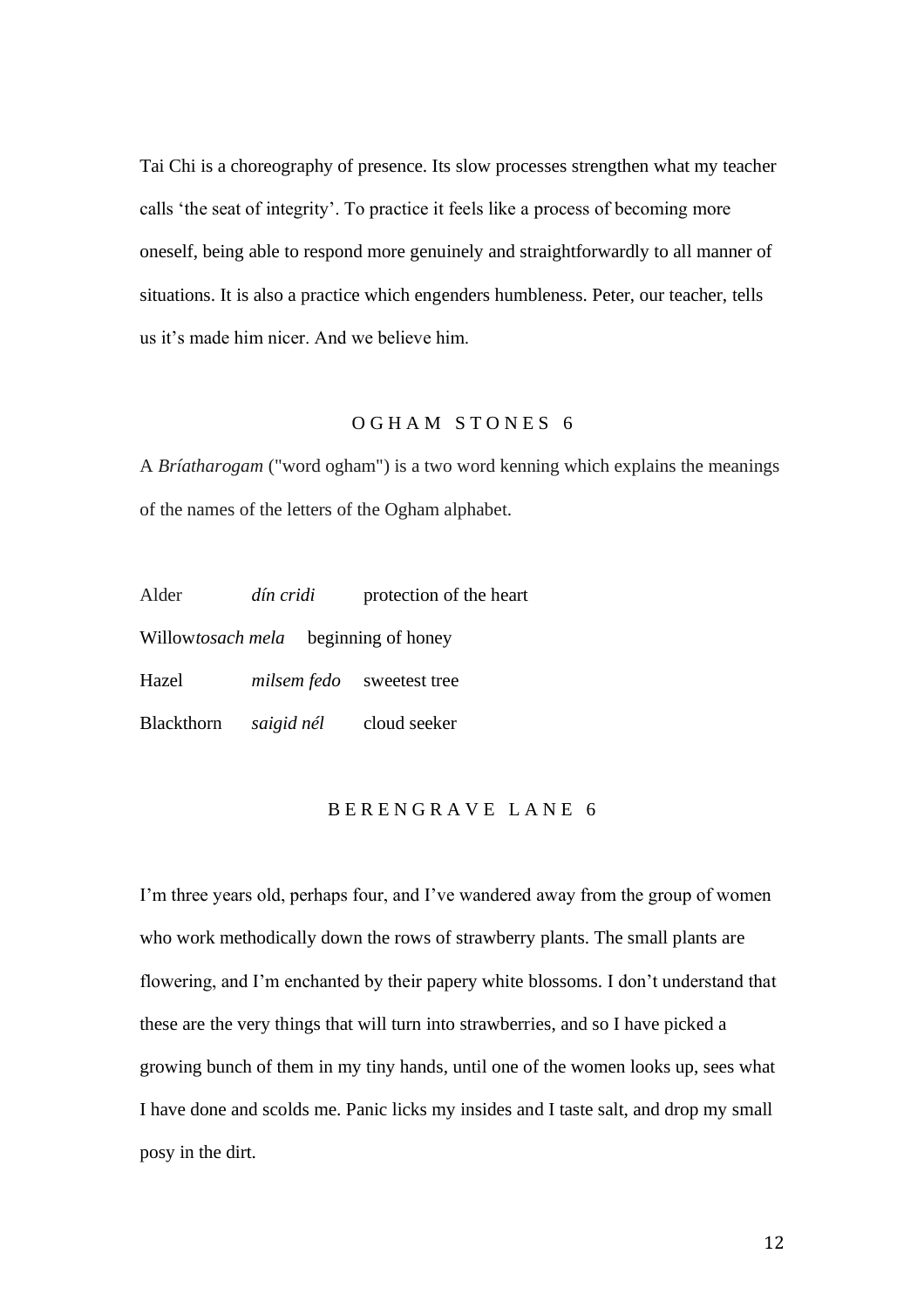# OGHAM STONES 7

"Ogma, the strong god of eloquence with a face like the sun, is said to have created the Ogham script. His tongue was believed to be linked to the ears of his followers by thin gold chains." (Connolly & Moroney 2000)

# TAI CHI 7

And always the billowing clouds and the land across from us in County Waterford, and the tide marking its slow ascent and descent from us.

# B E R E N G R A V E L A N E 7

Her hand in mine walking across the dappled orchard.